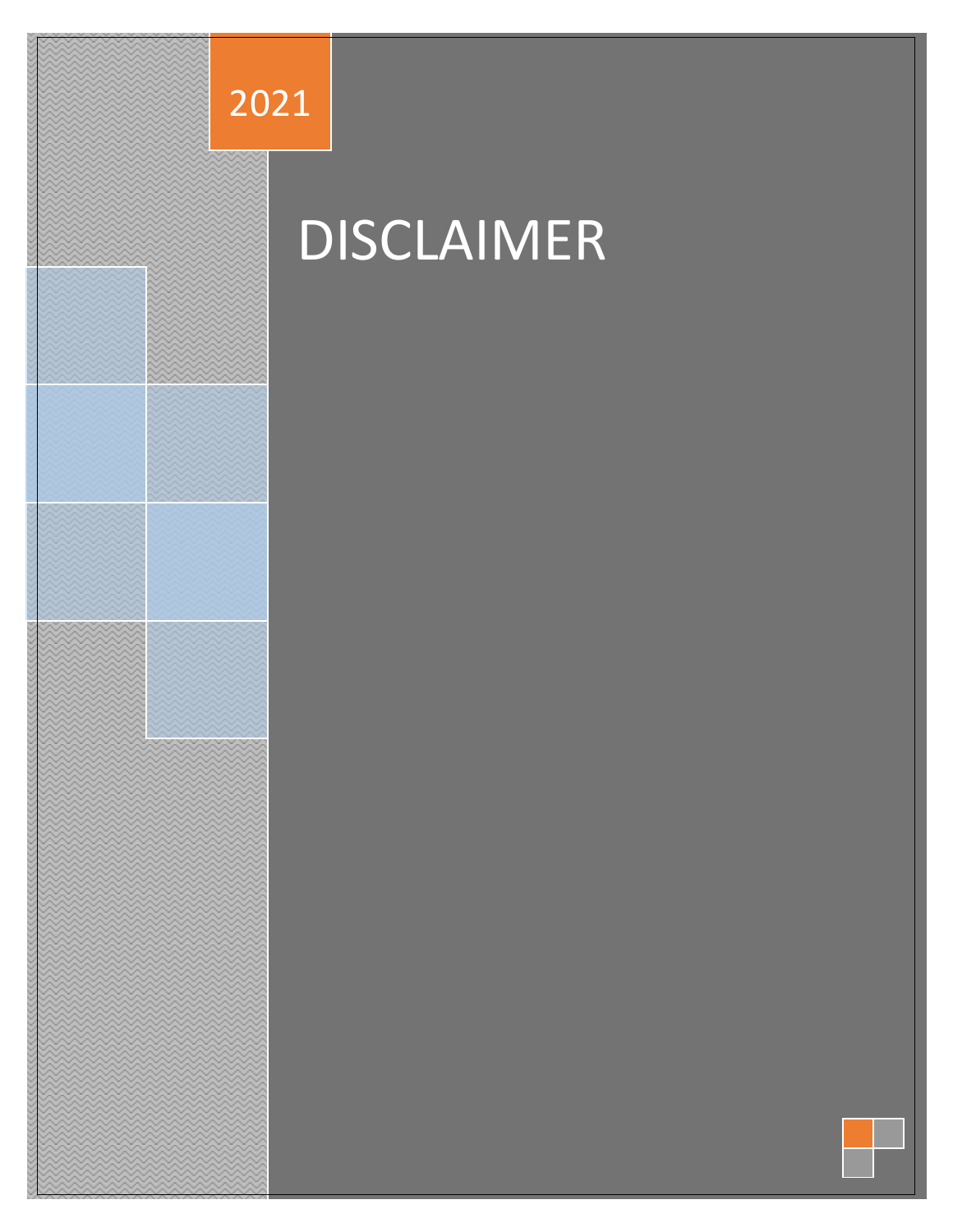### **LEGAL DISCLAIMER**



#### **1. INTRODUCTION**

This Legal Disclaimer ("Disclaimer") is made by and between True People Check and you ("you," "your" or "User").

By accessing or attempting to interact with any part of this website, or other True People Check software, services, websites or any of True People Check licensees' services (collectively "services"), you agree that you have read, understand and agree to be bound by this disclaimer. If you do not agree to be bound by this disclaimer, do not access or use any part of this website.

#### **2. DISCLAIMER**

True People Check provides social media investigations to detect fraud with insurance claims. We DO NOT conduct social media investigations for screening or employment.

True People Check has made every effort to ensure that all information on the website has been tested for accuracy. True People Check makes no guarantees regarding the results that you will see from using the information provided on the website.

The website was developed strictly for informational purposes. You understand and agree that you are fully responsible for your use of the information provided on the website. True People Check makes no representations, warranties, or guarantees. You understand that results may vary from person to person. True People Check assumes no responsibility for errors or omissions that may appear on the website.

You understand that True People Check cannot and does not guarantee or warrant that files available for downloading from the Internet will be free of viruses, worms, Trojan horses or other code that may manifest contaminating or destructive properties. The website is provided on an "as is" and "as available" basis without any representations or warranties, expressed or implied. You are responsible for implementing sufficient procedures and checkpoints to satisfy your particular requirements for accuracy of data input and output, and for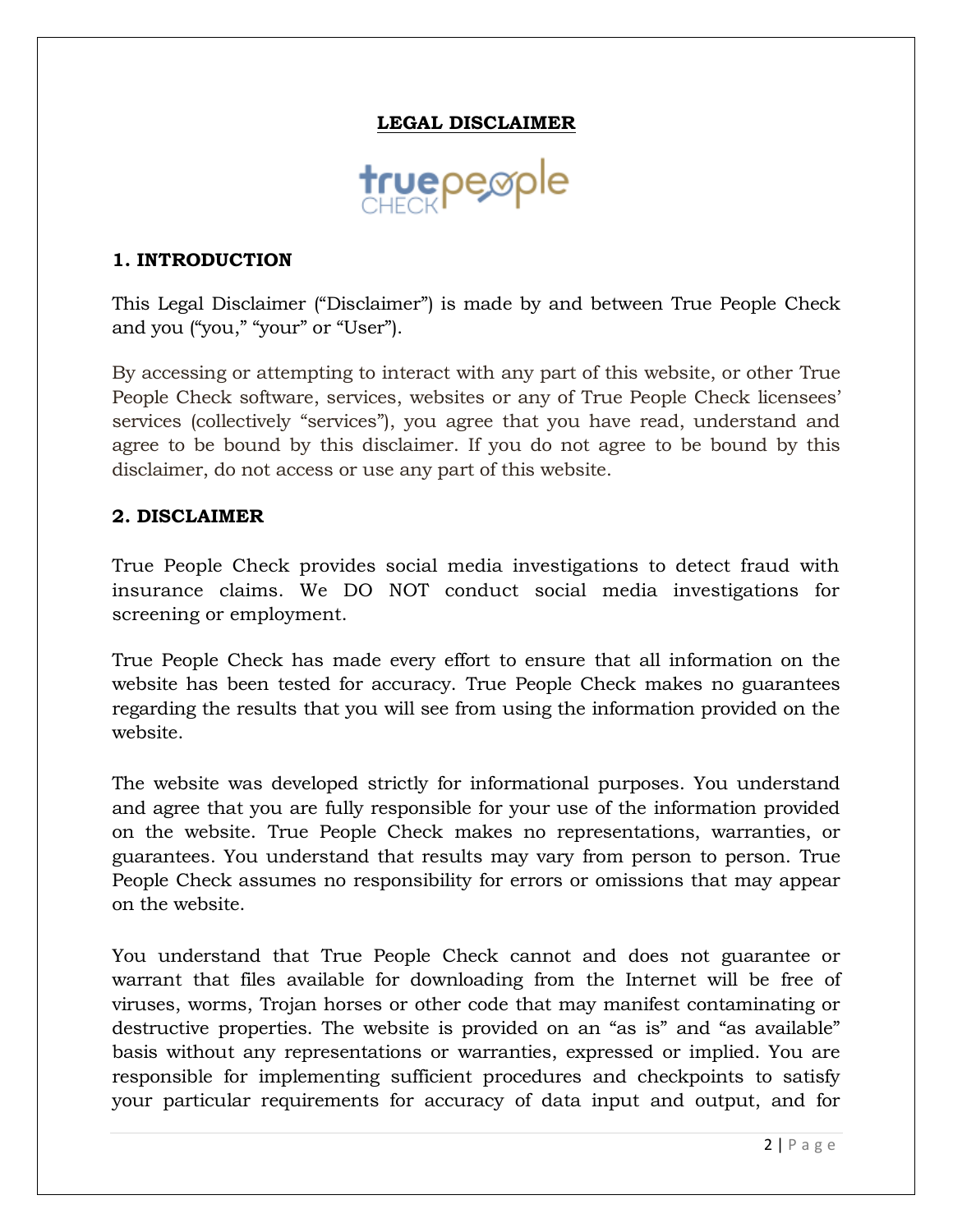maintaining a means external to this site for any reconstruction of any lost data. True People Check does not assume any responsibility or risk for your use of the Internet.

The Content is not necessarily complete and up-to-date and should not be used to replace any written reports, statements, or notices provided by True People Check.

Your use of this site is at your own risk. The content is provided as is and without warranties of any kind, either expressed or implied. True People Check disclaims all warranties, including any implied warranties of merchantability, fitness for a particular purpose, title, or non-infringement. True People Check does not warrant that the functions or content contained in this site will be uninterrupted or error-free, that defects will be corrected, or that this site or the server that makes it available are free of viruses or other harmful components. True People Check does not warrant or make any representation regarding use, or the result of use, of the content in terms of accuracy, reliability, or otherwise. The content may include technical inaccuracies or typographical errors, and True People Check may make changes or improvements at any time. You, and not True People Check, assume the entire cost of all necessary servicing, repair or correction in the event of any loss or damage arising from the use of this site or its content. True People Check makes no warranties that your use of the content will not infringe the rights of others and assumes no liability or responsibility for errors or omissions in such content.

All of the information in this site, whether historical in nature or forward-looking, speaks only as of the date the information is posted on this site, and True People Check does not undertake any obligation to update such information after it is posted or to remove such information from this site if it is not, or is no longer accurate or complete.

#### **3. LIMITATION OF LIABILITY**

True People Check, its subsidiaries, affiliates, licensors, service providers, content providers, employees, agents, officers, and directors will not be liable for any incidental, direct, indirect, punitive, actual, consequential, special, exemplary, or other damages, including loss of revenue or income, pain and suffering, emotional distress, or similar damages, even if True People Check has been advised of the possibility of such damages.

## **4. NO WARRANTY**